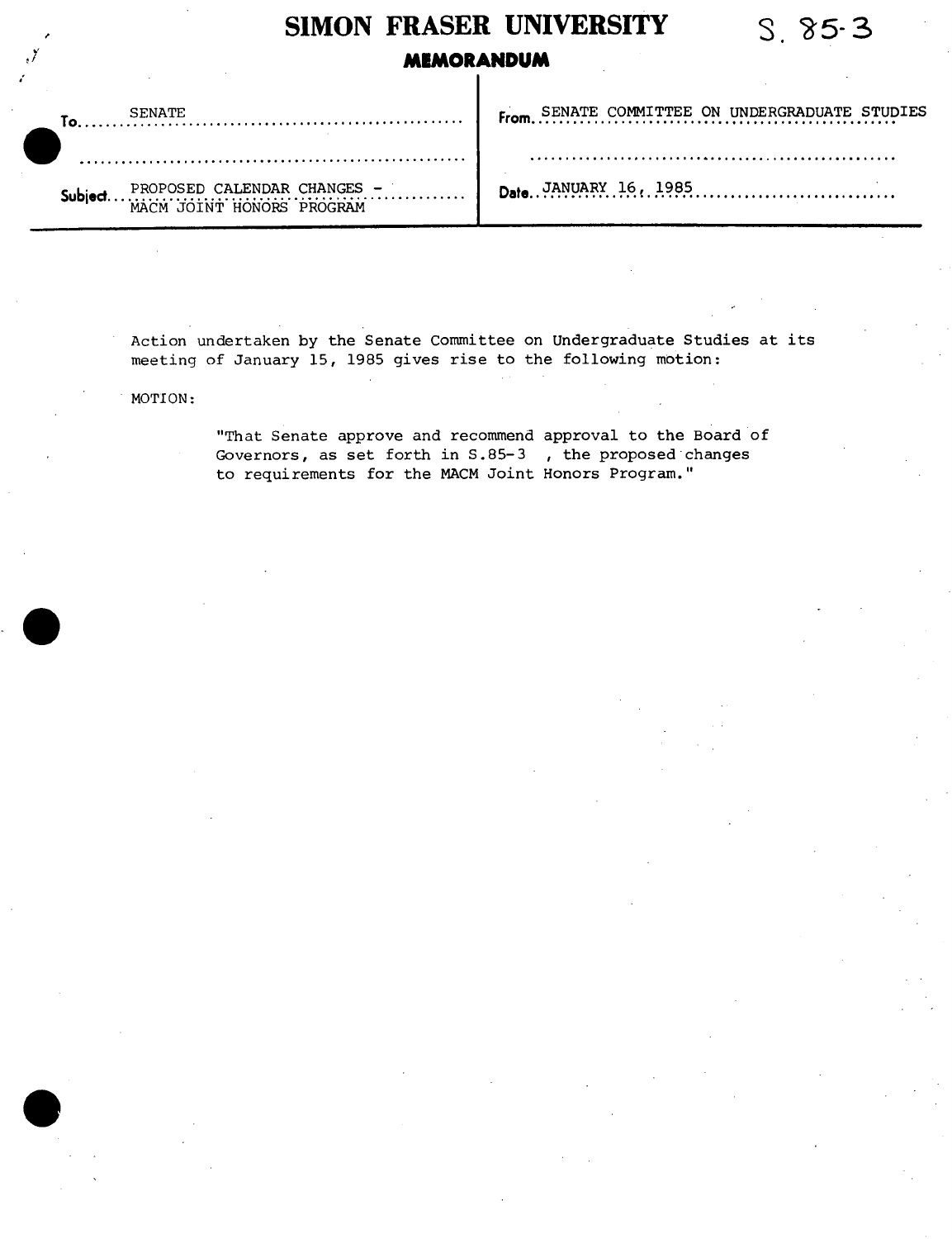## **SiMON FRASER UNIVERSITY**  MEMORANDUM SCUS 85-3

Mr. R. Heath

Registrar

To. . . .

Ronald Harrop MATH/CMPT **From.. ..** Chairman, **M\*Tff/CPT**. Jotht............... Committee

**Proposed MACM Calendar Changes Sub1ect..........................................**

January 10, 1985 **Date** ......................................................

At the time of preparation of the current proposals for revision of the Computing Science Undergraduate Curriculum, I was approached personally by Dr. Cameron and by memo (copy attached) regarding revisions that would appear to be required in the details of the MACM program. The details of the proposed Computing and MACM changes were brought before the members of the joint committee set up by Mathematics and Computing Science to consider such matters. It was unanimously and unhesitatingly considered that the MACM changes should be considered as "consequential, editorially required". changes provided the Computing changes were approved by Senate. (If any of the computing changes were for some reason not approved, the corresponding MACM changes should not be made).

The Computing changes themselves were incidentally supported by the joint Committee members even though it is not formally required that they have such support.

. The Undergraduate Committees of the two Departments were informed through their representatives of this consideration by the joint Committee. It was decided to take such formal action regarding the editorial/non-editorial nature of the changes as was considered appropriate by your office.

I would be pleased if you would bring to the attention of SCUS or any other appropriate body the fact that the MACM changes have been duly considered by the joint committee.

Konnel **Ha** 

**Harrop**